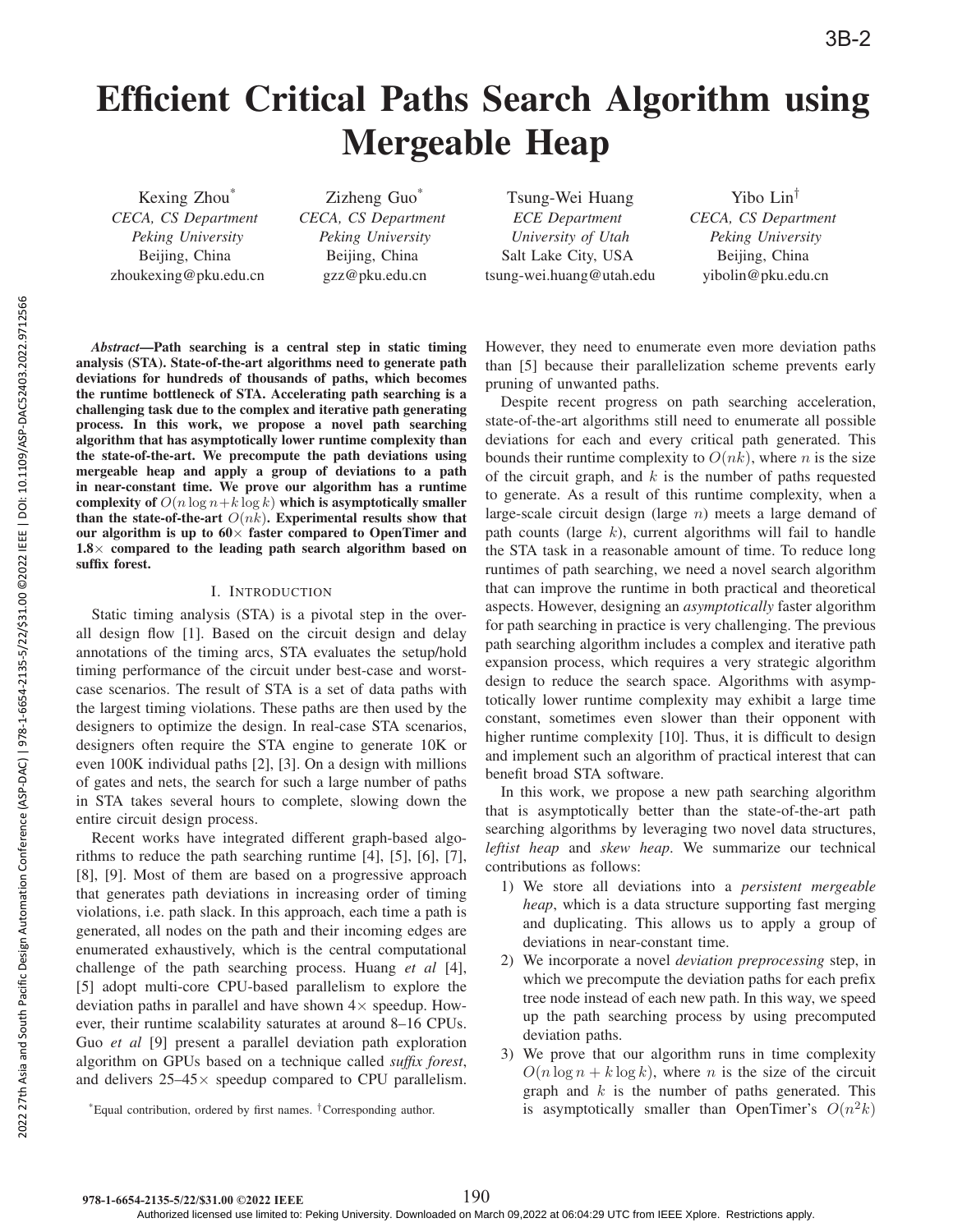algorithm and the state-of-the-art  $O(nk)$  algorithm based on suffix forest.

We have evaluated our algorithm on a set of industrial designs and compared it with two state-of-the-art algorithms, OpenTimer [5] and the suffix forest algorithm [9]. The results show that our algorithm outperforms OpenTimer [5] up to  $60 \times$ faster, and the CPU implementation of suffix forest algorithm [9] up to  $1.8\times$  faster. Our algorithm provides a significant enhancement to the previous algorithms in both theoretical and practical aspects.

The rest of this paper is organized as follows. Section II introduces the background of path searching in STA and its problem formulation. Section III presents details of our algorithm. Section IV demonstrated the experimental results. Finally, Section V concludes the paper.

#### II. PRELIMINARIES

### *A. Path Searching in Static Timing Analysis*

In STA, a circuit is represented as a directed acyclic graph (DAG), where nodes denote pins and edges denote interconnections between pins. In the circuit graph, there are flip-flops (FF) driven by a common clock source through a clock network. To account for process variations, the edges in the circuit graph are annotated with a minimum delay and a maximum delay, which is called the early/late split model.

In path-based STA, the input pins of FFs are called timing endpoints. A timing path starts from the clock source and then goes through a launching FF, and finally ends at the timing endpoint of a capturing FF. In setup checking, a longer path indicates slow signal propagation, which may make the signal arrives late at its timing endpoint. In hold checking, a shorter path indicates fast signal change which may interfere with the last signal at the capturing FF. The slack value of a path quantifies how much a timing path violates a setup/hold constraint, which is defined as follows [1]:

$$
slacksetup = ratlate - atlate,slackhold = atearly - ratearly,
$$

where  $slack^{\text{setup/hold}}$  denotes respectively the setup/hold slack of a path,  $at^{\text{early}/\text{late}}$  denotes the signal arrival time at the timing endpoint, and  $rat^{\text{early}/\text{late}}$  denotes the required arrival time at the timing endpoint.

In the above definition, negative slacks indicate timing violations. To evaluate the timing correctness of the circuit under different circumstances, we are interested in the top- $k$ paths with the smallest slacks. The required arrival time is only related to the setup/hold constraint settings and the clock period, which are constants with respect to timing endpoints. Therefore, we are interested in paths to each timing endpoint that have the earliest/latest signal arrival times. Equivalently, the task is to find the top- $k$  shortest/longest paths on the delayannotated circuit graph.



Fig. 1: Illustration of the relation between paths and the suffix tree. In the top figure, the solid lines represent the suffix tree. In the bottom table, we give path examples which are represented as a series of non-suffix-tree edges.



Fig. 2: The prefix tree corresponding to Figure 1. The root node is followed by all non-tree edges in suffix tree. Other nodes are succeeded by their reachable edges on the suffix tree. On this prefix tree, the shortest path "1,3,6,10" is the root node, the path "1,3,8,10" is the rightmost node, and the path "1,4,8,10" is the third node on the bottom, etc.

## *B. Problem of the State-of-the-Art Path Searching Algorithm*

In this section, we present the details of the state-of-the-art path searching algorithm, OpenTimer [5] and suffix-forest [9], and discuss their weaknesses. In these algorithms, the key data structures are the *suffix tree* and the *prefix tree*. A suffix tree is essentially a shortest-path tree rooted at the timing endpoint  $T$ . Each path from a starting point  $S$  to  $T$  corresponds to a unique sequence of deviation edges, which is illustrated in Figure 1. A prefix tree is the search tree for such edge sequences, as illustrated in Figure 2. The two complementary data structures reduce the search space of path-based STA because the edge sequence is a compact and effective way to represent paths, which is suitable for searching. Efficient dynamic programming approaches are used to construct the suffix tree of a given circuit graph [4].

The path searching algorithm starts with the root of the prefix tree, i.e. the shortest path. Then, it iteratively builds the prefix tree by exploring an unvisited prefix tree node with the shortest path length. The iteration continues until  $k$ nodes are discovered, which are the top- $k$  shortest paths. For completeness, we show the pseudocode of the above process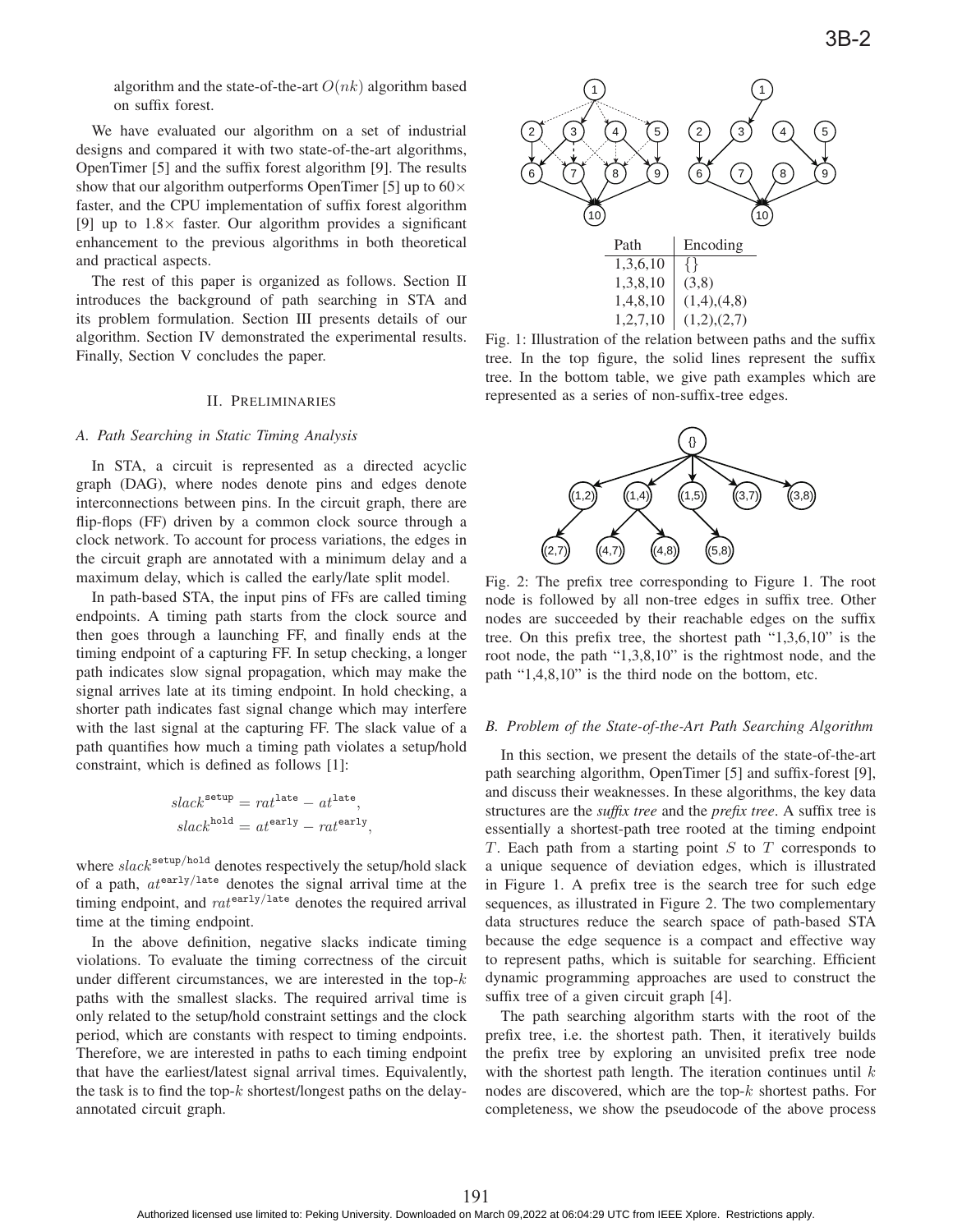in Algorithm 1.

In this path searching process, the central step is to find all descendants of a prefix tree node, which we call *path expansion*. This step is repeated for k times, and it may involve a large number of prefix tree nodes, even many of them would never contribute to the top- $k$  paths. As the maximum number of prefix tree nodes is proportional to the number of edges in the graph, which is  $O(n)$ , this step becomes the runtime bottleneck of path searching.

|                | <b>Algorithm 1:</b> Baseline top- $k$ path searching algorithm. |  |  |  |  |  |
|----------------|-----------------------------------------------------------------|--|--|--|--|--|
|                | $1 \, q \leftarrow$ an empty min-heap of prefix tree nodes;     |  |  |  |  |  |
|                | 2 Push the root node $\{\}\$ into q;                            |  |  |  |  |  |
|                | 3 for $d = 1, 2, , k$ do                                        |  |  |  |  |  |
| $\overline{4}$ | $x \leftarrow$ Pop the current shortest path from q;            |  |  |  |  |  |
| 5              | Output the path represented by prefix tree node $x$ ;           |  |  |  |  |  |
| 6              | for $s$ in successors of $x$ do                                 |  |  |  |  |  |
| $\overline{7}$ | Push s into $q$ ;                                               |  |  |  |  |  |

## III. ALGORITHMS

To address the drawback of OpenTimer [5] and the suffix forest algorithm [9], we need to avoid generating a large number of deviations each time we find a new path. Specifically, instead of enumerating all of them iteratively, our algorithm precomputes the deviations and arranges them into a heap. In this way, each time we expand a new prefix tree node, all we need to do is to link this heap into our solutions. The heaps of deviations can be efficiently computed by incorporating their inheritance relationship and can be iteratively built up on the suffix tree.

The main process of our algorithm is shown in Algorithm 2. We first compute the suffix tree of the circuit graph. Then, we build heaps of deviations for all nodes on the suffix tree. Finally, we traverse the prefix tree to find the top- $k$  shortest paths. Each step of our algorithm is explained in detail in the following sections.

| <b>Algorithm 2:</b> Find-k-Shortest-by-Heap $(G, k)$ |                                    |  |  |  |  |  |  |  |
|------------------------------------------------------|------------------------------------|--|--|--|--|--|--|--|
|                                                      | 1 compute suffix tree of graph $G$ |  |  |  |  |  |  |  |
|                                                      | <b>2 for</b> each node u in $G$ do |  |  |  |  |  |  |  |
|                                                      | 3 Make-Heap $(u)$                  |  |  |  |  |  |  |  |
|                                                      | $4 Find-k-Shortest()$              |  |  |  |  |  |  |  |
|                                                      |                                    |  |  |  |  |  |  |  |

## *A. Deviation of an Edge*

The suffix tree converts each path into a short sequence of non-suffix-tree edges. Each non-suffix-tree edge makes the path length larger by a certain amount. This amount is independent of the path it is applied to. In path-based STA, such a contribution is called deviation [4]. It is defined as follows:

**Definition 1.** Let  $dist[u]$  denote the shortest distance from node u to the sink T. The deviation of edge  $(u, v)$  is:

$$
D(u, v) = -dist[u] + weight(u, v) + dist[v]
$$

The independence of the deviation is shown in the following theorem:

Theorem 1. *For each path* P *from source node S to the sink node T. Let*  $(u_1, v_1), (u_2, v_2), \ldots, (u_n, v_n)$  *be its corresponding non-suffix-tree edges. Then the path length* <sup>L</sup>(P) *is equal to*

$$
L(P) = dist[S] + \sum_{i} D(u_i, v_i)
$$

The detailed proof of Theorem 1 can be found in [4]. Since  $dist[S]$  is a path-independent constant, the deviation of each edge indicates the contribution of this edge to the path. Therefore, the value of a deviation  $D(u, v)$  can be used as a ranking indicator and also as a weight for each node of the prefix tree.

### *B. Persistable Heaps*

Persistable heap supports basic heap operations: push, pop, top and merge. For any of these operations, the persistent heap algorithm does not modify the heap in place, but generates a new version of heap instead. Each operation can take place both in the latest version and the previous version. Many widely-used heaps have corresponding persistable versions. In this work, we implement two different types of heaps, *leftist tree* and *skew heap*. The leftist tree is theoretically *mergeable* and *persistable*. For a leftist tree of size m, the time and space complexity of a merge operation is  $O(\log m)$ . The skew heap is not theoretically persistable, because it has an amortized time complexity based on potential analysis. For a skew heap of size  $m$ , the time and space complexity of a merge operation is  $O(m)$ . However, in practice, the skew heap runs very fast because it is rare to hit its runtime upper bound. Because of its simple implementation, it has a smaller runtime constant, making it another potential choice of heap we use in our algorithm.

In this work, we only use the merge operation of persistable heaps. The pseudocode for leftist tree operations can be found in [11].

## *C. Prefix Tree Rearrangement*

In our algorithm, we arrange all successors of a prefix tree node into a precomputed heap. Each time we process a new prefix tree node, we no longer enumerate all its successors, but instead only link the heap roots to our solutions. Analogously, this can be seen as a rearrangement to the prefix tree topology. For each node  $x$ , we rearrange all the successors into a heap and connect the heap root to  $x$ . Since the successors are all derived from an identical prefix, we build a small root heap with deviation as the keyword. Figure 3 gives an example.

As long as we ensure that monotonicity in the prefix tree preserves after the transformation, i.e., the path length of a son must be longer than the parent, the path searching process shown in Algorithm 1 is still correct for our new topology.

Theorem 2. *After rearrangement, the number of successors of each node is no greater than 3. And the tree after rearrangement satisfies monotonicity.*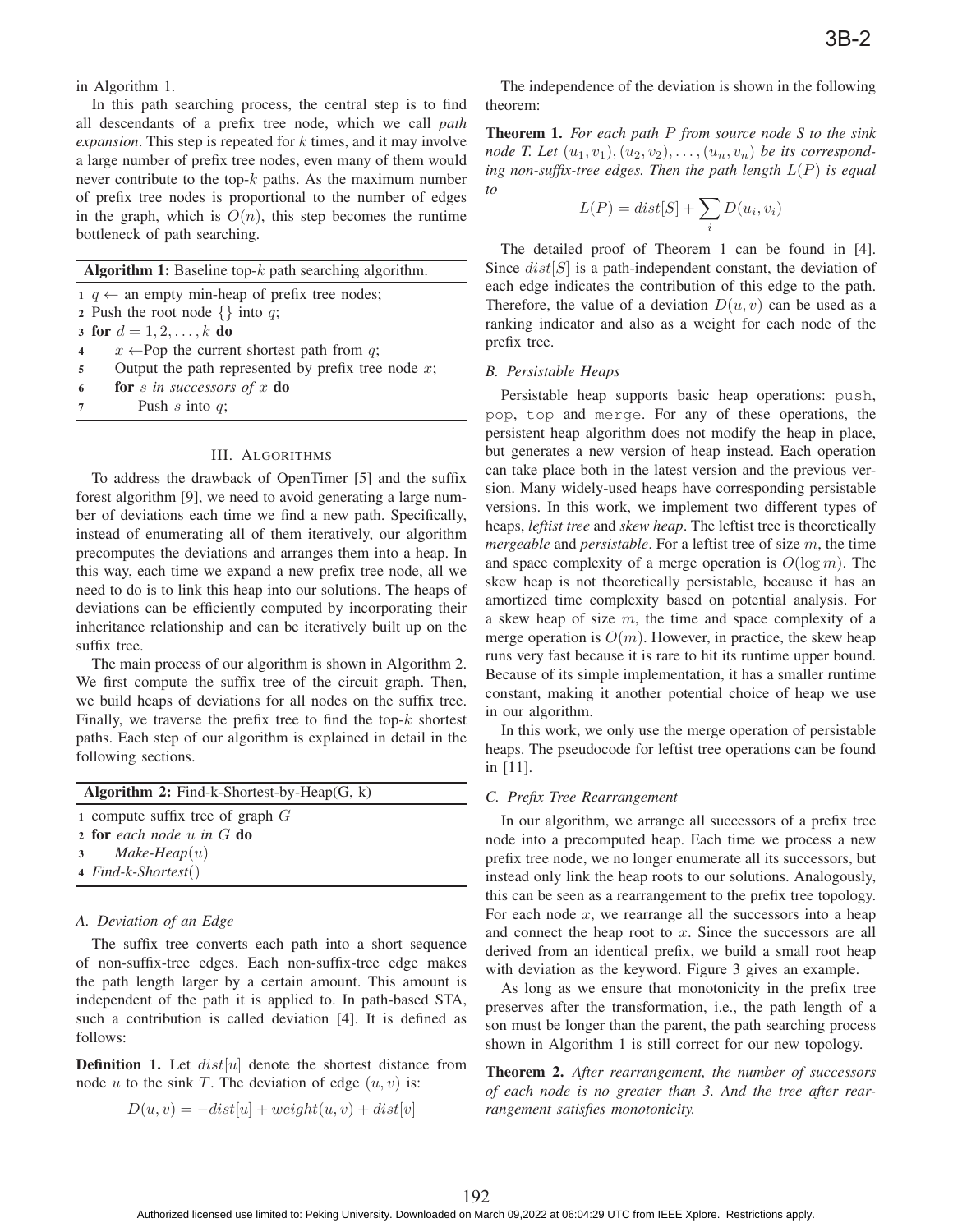

Fig. 3: Rearrange successors into a heap. The structure of the prefix tree is shown in the top figure. The root node of the prefix tree represents the empty sequence. The successors of the root node are arranged in ascending order from left to right according to deviation. We arrange them in the form of a heap to get the dashed box in the center of the bottom figure. Similarly, the successors of the node  $(1, 4)$  are arranged in the dashed box to the left. After rearrangement, the number of successors of each node is no greater than 3, which is suitable for enumeration.

*Proof.* There are at most 3 children of a node  $x$ , the left son, the right son, and the link to the heap of  $x$ . According to the properties of the heap, the path length of the son must be equal to or greater than that of the father, so the monotonicity still satisfies.  $\Box$ 

We denote the heap top of each node by  $Successor(x)$ , and *Heap-Left* $(x)$ *, Heap-Right* $(x)$  are the heap children of node x. The rearranged search algorithm is shown in Algorithm 3. In Lines 6–9, instead of adding all the successors one by one to the queue as in Algorithm 1, we only need to add the three nodes mentioned in the Theorem 2.

|  |  | <b>Algorithm 3:</b> Find-k-Shortest() |
|--|--|---------------------------------------|
|--|--|---------------------------------------|

1  $q \leftarrow \text{createPriorityQueue}()$ 

2  $Engue(q, \{\})$  push the prefix tree root into the queue

3 for  $d = 1, 2, ..., k$  do<br>4  $x \leftarrow \text{Deaue}(a)$ 

- 4  $x \leftarrow \text{Deque}(q)$ <br>5  $E(x) \leftarrow \text{comp}$
- 5  $E(x) \leftarrow$  compute the suffix encoding of x<br>6 output Convert-Suffix-Encoding-to-Path(E) 6 output *Convert-Suffix-Encoding-to-Path* $(E(x))$ <br>7 Enguela Successor(x)
- 7  $Enque(q, Successor(x))$ <br>8  $Enque(q, Hean-Left(x))$
- $Enque(q, Heap-Left(x))$
- $Engue(q,Heap-Right(x))$

## *D. Deviation Preprocessing*

Although we can reduce the number of deviations by arranging them into a heap, for each node, it takes  $O(n)$  time to compute its deviations. To speed up this procedure, we take the inheritance relationship of deviation on the suffix tree and use persistable heaps to preprocess deviation in near-constant time. In the following theorem, we give the successor rule, which implies the inheritance relationship of deviations.

**Theorem 3.** Let  $x$  be a prefix tree node, and  $(u, v)$  be the  $corresponding edge. A node y with corresponding edge  $(u', v')$  is a successor of x if and only if:$ *is a successor of* x *if and only if:*

- 1)  $u'$  is the ancestor of  $v$  in the suffix tree.
- 2)  $(u', v')$  is non-tree edge in the suffix tree.

Theorem 3 states that the successors depends only on the end points of the edge, that is, each node in the suffix tree corresponds to a list of successors. And if two suffix tree node are adjacent, their successor list are almost identical to each other. Specifically, if  $x$  is the parent of  $y$  in the suffix tree, we can obtain y's successor list by adding the edges with endpoint  $y$  to the list of  $x$ . We use persistable heaps to accomplish this procedure. The details are shown in Algorithm 4. Since persistable operations are memory intensive, for each node  $x$ , we first build its connected edges into a binary heap, and then persistently merge it with its parent in the suffix tree. To demonstrate, Figure 4 gives an example. To obtain node 1's heap, we first build the edge into a heap and merge it persistently with 3's heap.

|   | Algorithm 4: Make-Heap(u)                                        |  |  |  |  |  |  |  |
|---|------------------------------------------------------------------|--|--|--|--|--|--|--|
|   | 1 <b>if</b> heap   u  has already been built <b>then</b>         |  |  |  |  |  |  |  |
|   | <b>return</b> heap[u]<br>$2^{\circ}$                             |  |  |  |  |  |  |  |
|   | 3 buffer $\leftarrow \{\}$                                       |  |  |  |  |  |  |  |
|   | 4 for each edge $(u, v)$ starting at u do                        |  |  |  |  |  |  |  |
|   | <b>if</b> $(u, v)$ not in suffix tree <b>then</b><br>$5^{\circ}$ |  |  |  |  |  |  |  |
| 6 | $buffer \leftarrow buffer \cup \{(u, v)\}$                       |  |  |  |  |  |  |  |
|   | 7 $hpl \leftarrow$ build <i>buffer</i> into a heap               |  |  |  |  |  |  |  |
|   | $k_1, k_2 \rightarrow Make-Heap(Suffix-Tree-Father(u))$          |  |  |  |  |  |  |  |
|   | 9 $heap[u] \leftarrow \text{Heap-Merge}(hpl, hp2)$               |  |  |  |  |  |  |  |
|   | 10 <b>return</b> <i>heap</i> [ <i>u</i> ]                        |  |  |  |  |  |  |  |
|   |                                                                  |  |  |  |  |  |  |  |

## *E. Complexity Analysis*

To justify the efficiency of our algorithm, we derive the following theory results:

Theorem 4. *The time complexity of the algorithm above is*  $O(n \log n + k \log k)$ . Where *n* denotes the size of the circuit *graph and* k *denotes the number of paths generated.*

*Proof.* The time complexity has three main parts, *heap building*, *merging*, and *top-k path searching*. Using the linear heap building algorithm, it takes only  $O(n)$  time to build the heap. The heap merge operation is performed at most  $O(n)$  times, each time the heap size does not exceed  $n$ . Using persistable heaps, the complexity of a merge operation is  $O(\log n)$ . So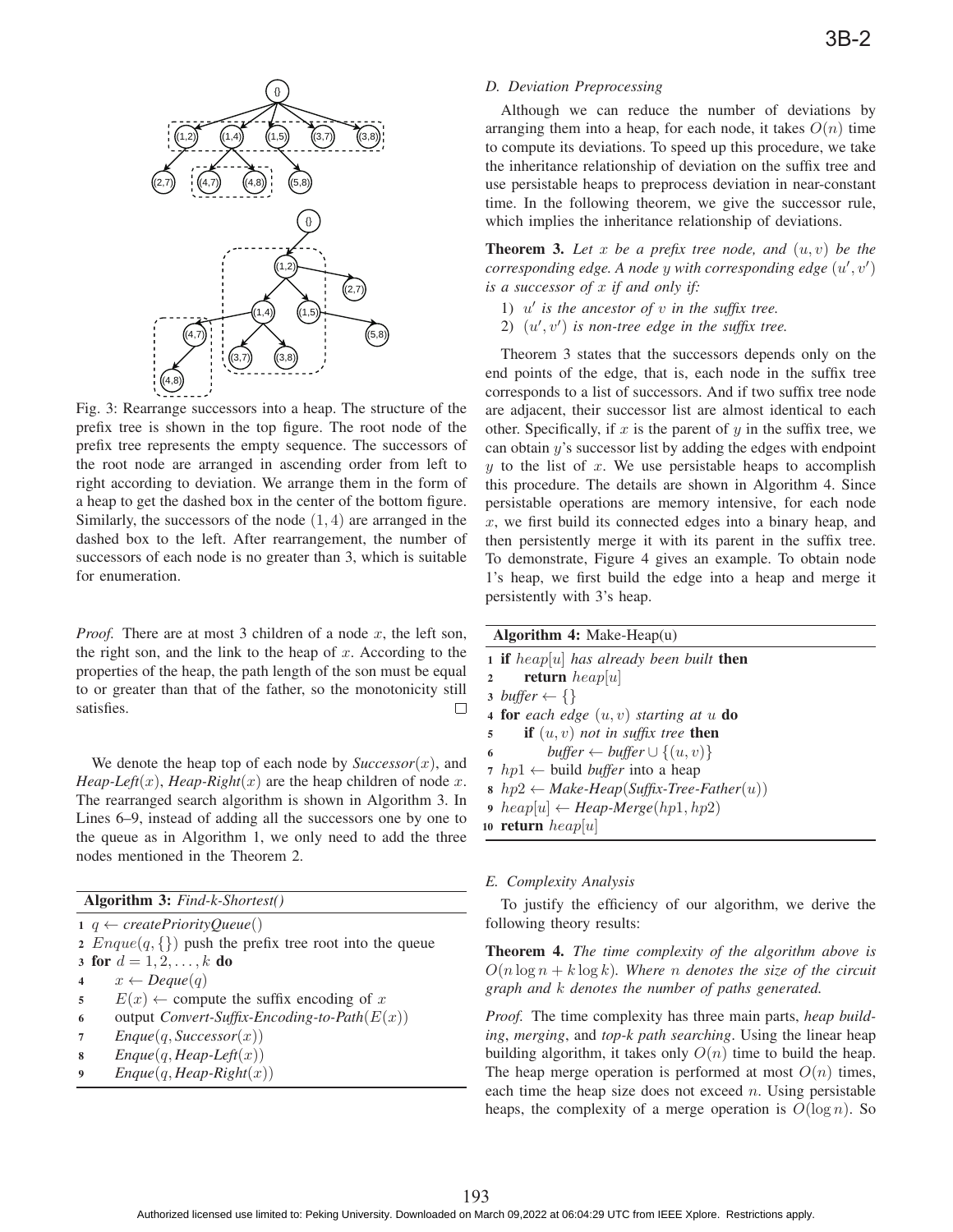

Fig. 4: Build heap persistently. In the Make-Heap algorithm, we have to calculate the heap corresponding to 1 node. First, we find the father of node 1 in the suffix tree, node 3. Then recursively build the heap of node 3. Next, we build a heap from the edges starting at node 1. Finally, we merge them together persistently to get the heap of node 1. Since it takes only linear time to build a heap, building heaps first and then merging can reduce the complexity.

the total time complexity is  $O(n \log n)$ . From Algorithm 3, we can clearly find that the time complexity of finding the k-shortest path is  $O(k \log k)$ .  $\Box$ 

And for space complexity, we have:

**Theorem 5.** *The space complexity is*  $O(n \log n + k)$ *, where* n*,*k *are defined as above.*

*Proof.* The space complexity has two main parts, *the persistable heap*, and *the search queue*. For the persistable heap, the space complexity is equal to its time complexity,  $O(n \log n)$ . For the search queue, there are at most 3k push operations. So the size of the queue is  $O(k)$ . operations. So the size of the queue is  $O(k)$ .

For common circuit designs, the number of nodes and the number of edges will not differ too much. The symbol n represents both the number of points and the number of edges. As stated in the proof, our algorithm has a fairly good asymptotic complexity.

## *F. Performance Optimizations*

Since persistable data structures take a longer time to build and require a lot of memory, we propose the following method to optimize the performance of the algorithm:

**Delayed heap building.** We build the heap of node  $u$  when we need to access its successor. With this optimization, we won't create useless heaps. Because in some cases, such as designs with a large number of nodes, not all nodes exist in the top- $k$  shortest paths, this optimization can improve the speed.

Memory pooling. When the size of the heap grows large, dynamic memory allocation becomes very time-consuming. We use memory pools to optimize node allocation. As the heap size is  $O(n \log n)$ , we acquired  $\alpha \cdot n \log n$  nodes each time when the memory runs out.

## IV. EXPERIMENTAL RESULTS

We implement our algorithm in C++ on top of the opensource STA engine OpenTimer [5]. We conduct the experiments on a 64-bit Linux machine with 40 cores Intel Xeon CPU at 2.10 GHz and 512 GB memory. We compare our algorithm with OpenTimer [5] and the suffix forest algorithm in [9]. The suffix forest algorithm was proposed to run on GPUs and we have reimplemented it on CPUs to compare it with ours. We evaluate all algorithms on large industrial designs from TAU contests [2], [3]. We address the performance benefit under different numbers of paths, including 100, 100K, and 1M, and different types of persistable heaps, including skew heap and leftist tree. Each experimental configuration is performed 10 times to obtain the average runtime. The memory pooling parameter  $\alpha$  in Section III-F is set to 1/1000.

Table I shows the detailed performance comparison across the benchmarks. The size of the circuit designs is represented in the number of endpoints and pins in the table. Among these benchmarks, leon2, leon3 and netcard are three largest ones, and the others are smaller to medium scale circuits. For large-scale circuits, our algorithm has superior performance– the number of successor nodes on the prefix tree is very large, and optimizations on the enumeration of successors become significant. For small and medium-sized circuits, such as wb\_dma, and vga\_lcd, due to the larger runtime overhead of the deviation preprocessing and persistable heap operations, our algorithm runs mostly slower. However, such an overhead is only a few hundred milliseconds, which is only a small portion of the runtime.

Among different algorithms in Table I, OpenTimer's original algorithm is the least efficient, because it is the one with  $O(n^2k)$  worst asymptotic complexity. For example, at 100K paths, OpenTimer takes 218463 ms while leftist and skew heaps take only 6275 ms and 5476 ms, respectively. The difference between the suffix-forest algorithm and our algorithm becomes apparent when the path amount becomes large. For instance, at 100K paths, our algorithms are  $1.25\times$ (leftist heap) and  $1.11 \times$  (skew heap) faster; at 1M paths, our algorithms are  $1.67 \times$  (leftist heap) and  $1.8 \times$  (skew heap) faster. These discussions demonstrate that our algorithm reduces the time complexity significantly and does not introduce excessive constants. This is achieved by the optimizations in Section III-F.

Figure 5 compares the performance in two large circuit designs, leon2 and leon3mp. The leon2 have about 4.3 million pins and the leon3mp have about 3.6 million pins. As the number of paths increases, the gap among OpenTimer, suffix-forest, and our persistable heap becomes apparent gradually. At a path count of 1M, our algorithm is  $60\times$  faster than OpenTimer and  $1.8\times$  faster than suffix-forest. These speed-ups demonstrate the efficiency of our algorithm, which is able to process an extremely large number of paths at only quasilinear runtime with respect to the input size.

### V. CONCLUSION

In this work, we propose a new path searching algorithm that has asymptotically better time complexity in path-based STA. Unlike other algorithms, which enumerate a large number of successor nodes in the prefix tree, we organize the deviations of successors in the form of a heap, and only need